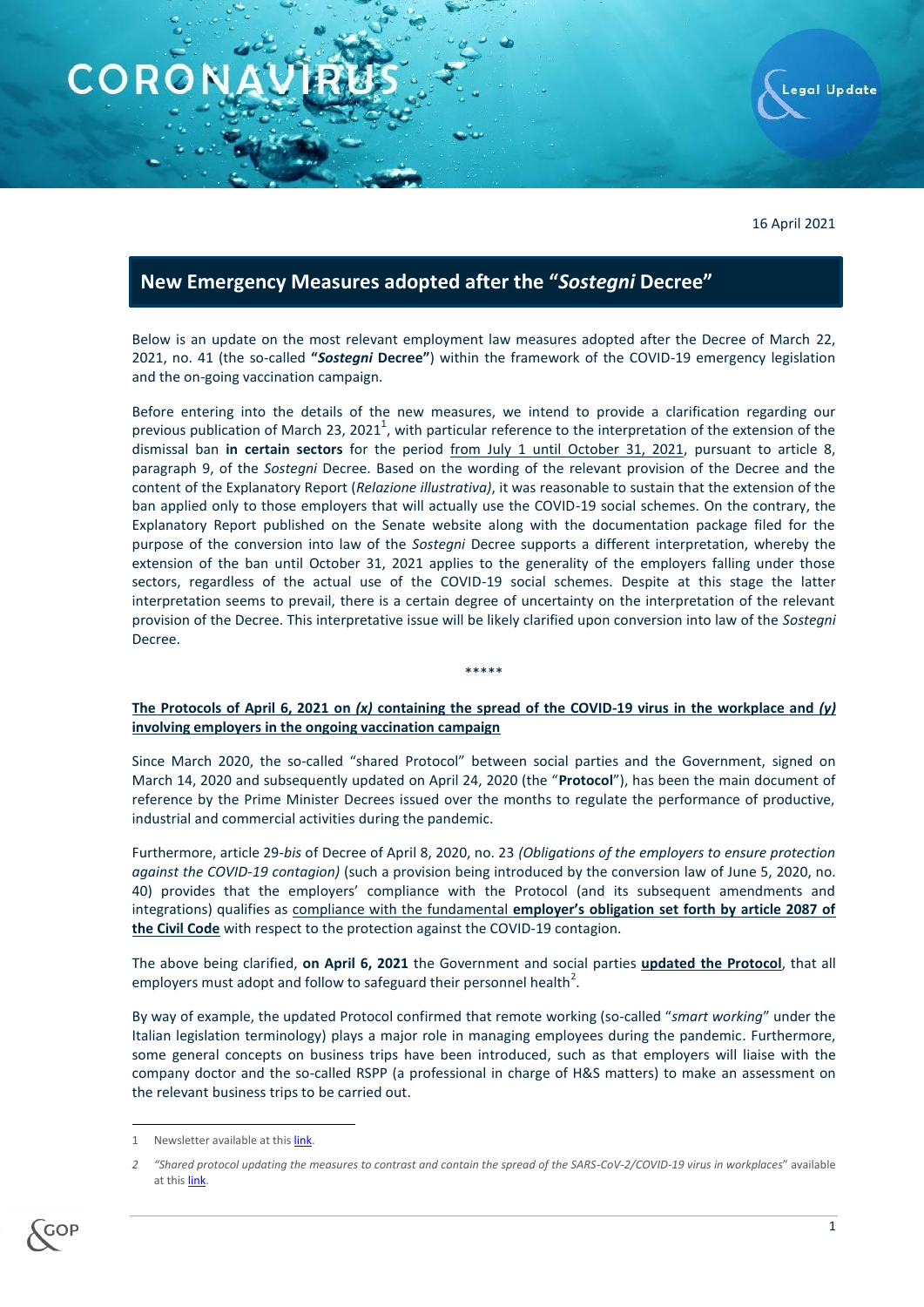

In parallel with updating the Protocol, on April 6, 2021 the Government and the social parties have also signed a second protocol (*National Protocol for the establishment of vaccination sites against SARS-CoV-2/COVID-19 at*  workplace)<sup>3</sup>, setting forth guidelines to involve employers in the direct vaccination of employees.

The vaccination protocol provides that if employers are available to implement company plans for the extraordinary establishment of vaccination sites, they will propose their respective plan to the local Health Authority (ASL). The costs will be borne by the employer, save for the cost of vaccines and relevant equipment, that will be borne by the Regional Health Service. As an alternative to the direct vaccination, if employers wish to collaborate in the vaccination initiative, they can either sign a specific agreement with private organizations meeting the requirements to vaccines administration, or availing themselves of INAIL (i.e. State agency in charge of employees' health matters) public facilities.

The vaccination protocol, that unlikely the Protocol has no binding effects, clarifies among others that the employees' decision to be vaccinated is voluntary. In this connection, according to a recent provision of law, under the Decree of April 1, 2021, no. 44, the obligation to be vaccinated has been introduced exclusively for doctors and "health-care" personnel. Finally, the vaccination protocol highlights the role of the company doctor over the whole process and points out the need of avoiding any kind of discrimination amongst the employees, as well as to protect data privacy.

*<sup>3</sup> "National Protocol for the extraordinary establishment of vaccination sites against SARS-CoV-2/COVID-19 virus in workplaces*" available at thi[s link.](http://www.gop.it/doc_covid/148.pdf)



**.**